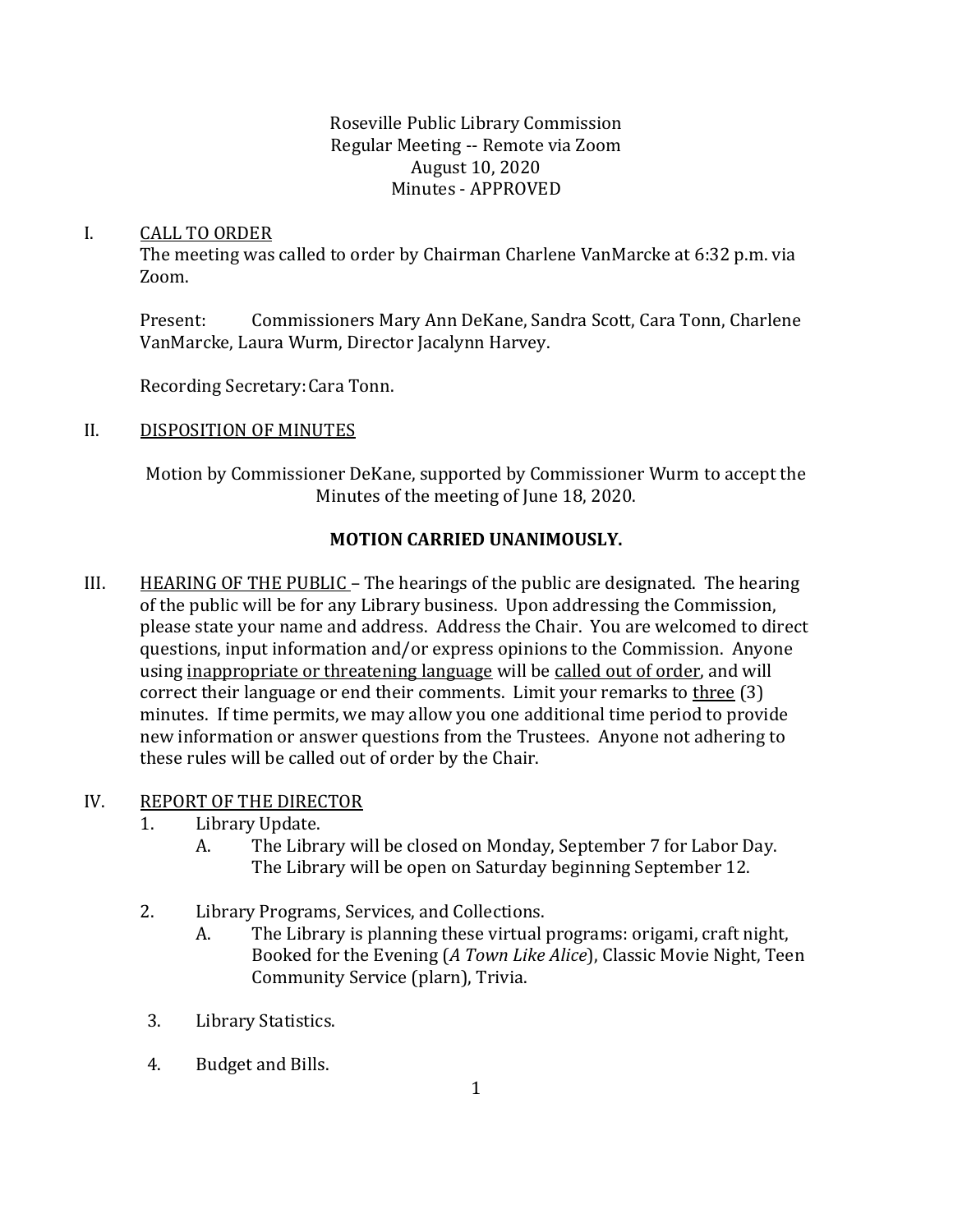Motion by Commissioner Tonn, supported by Commissioner DeKane to accept the Budget and Bills.

## **MOTION CARRIED UNANIMOUSLY.**

- 5. Other A. Friends of the Library will meet on August 12 at 7 p.m.
- V. SUBURBAN LIBRARY COOPERATIVE None.
- VI. COMMUNICATIONS None.

### VII. UNFINISHED BUSINESS

- 1. Benches for South Entrance.
	- A. The Eick and Reneau families have each donated \$1,200 to the "art fund" for the South Entrance, and the Director would like to spend the money on two benches with plaques. The Director also plans to ask the Friends for funds for bike racks.

Motion by Commissioner Wurm, supported by Commissioner Tonn recommending the purchase of two Willow benches from Polly Products.

### **MOTION CARRIED UNANIMOUSLY.**

Motion by Commissioner DeKane, supported by Commissioner Tonn recommending the benches purchased are Cedar colored with Black trim.

# **MOTION CARRIED UNANIMOUSLY.**

- 2. Building and Grounds.
	- A. Continuing issues with the cleaning company.
	- B. There is water in the basement, seems to be coming from pipes and is being addressed by the City.
- 3. Personnel.
	- A. The Director spoke with the City Manager when Sarah's and Tracy's checks had not been received by July 2.
	- B. The union staff took furlough days to offset the City's budget.
	- C. The Assistant Director's position is still on hold due to the hiring freeze. The position has been rewritten and approved by the Commission and the City, need to go to Civil Service.